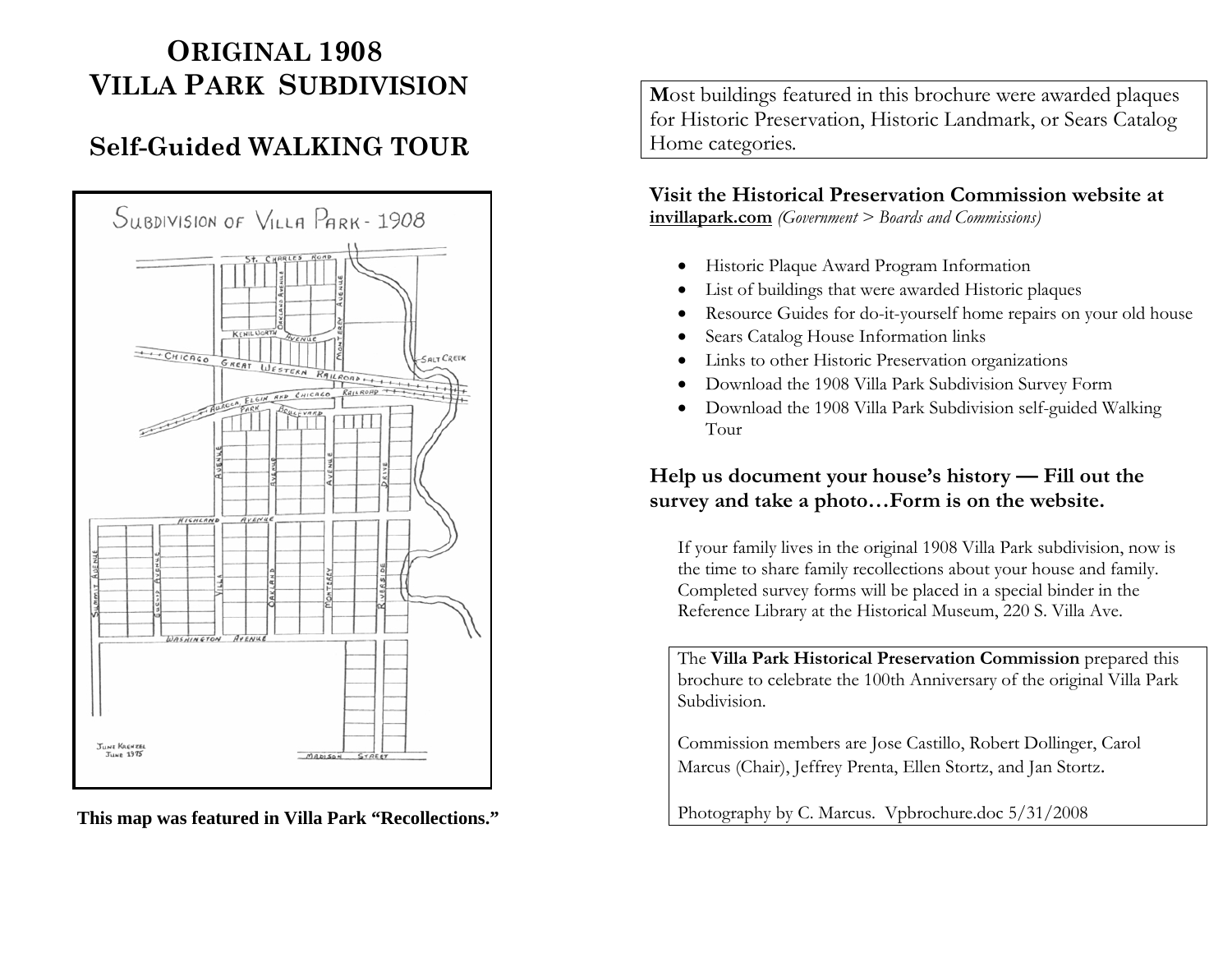**I**t was in 1843 when the pioneer family of Curtis R. Cable had obtained property in sections 3 and 10 of York Township and began to farm on this rich soil. Later, in 1900, Florence Canfield and Louis Meyer, two area farm owners, granted the Aurora, Elgin and Chicago Railway a right-of-way through their land. Soon, developers spotted the open land and saw and opportunity for opening a town along the new railroad. This set the motion of the chain of events that transformed the area into a bustling suburb.

**T**he interurban began service in 1902 providing passenger travel, newspaper, milk deliveries and funeral transportation. In 1908, unincorporated farmland was still abundant between the developed Village of Lombard and the City of Elmhurst, Illinois.

**O**n October 30, 1908 the original subdivision named Villa Park was recorded with 210 lots from the sale of farm property owned by Florence C. Canfield and bought by Ballard, Pottinger and Co. a Chicago real estate firm. Most lots were one acre. The lots along Park Boulevard were much smaller in size.

**A** few years later, the subdivision of Ardmore was established in 1910 by Ballard, Pottinger and Co. who further promoted the development of Ardmore and built the Ardmore Station, located at 10 W. Park Blvd. to enable people to take the Sunday excursion train and buy property. Poplar trees were planted along the newly laid-out streets.

**T**he subdivisions of Villa Park and Ardmore united and were incorporated on August 8, 1914, as the Village of Ardmore for the purposes of acquiring tax money for community improvements.

**I**n 1917, the name was changed to the Village of Villa Park by the residents. The new community attracted wealthy Chicago families who wanted country living and built attractive homes.



# **Commercial Building – Built 1926 - 125 S. Villa Ave.**

Its unique center hall connected four shops and may have been the first enclosed shopping "mall" in Illinois. During the 1920's and 30's, the A & P Grocery was its anchor. In the early 1940's, it was occupied by the Ben Franklin variety store.

#### **Former Ovaltine Building Arched Entrance – built 1928 1 Ovaltine Court**

Employee entrance to factory courtyard. A huge iron gate secured the entry. It is now the lobby and meeting center the people who live in the Lincoln Properties managed complex.

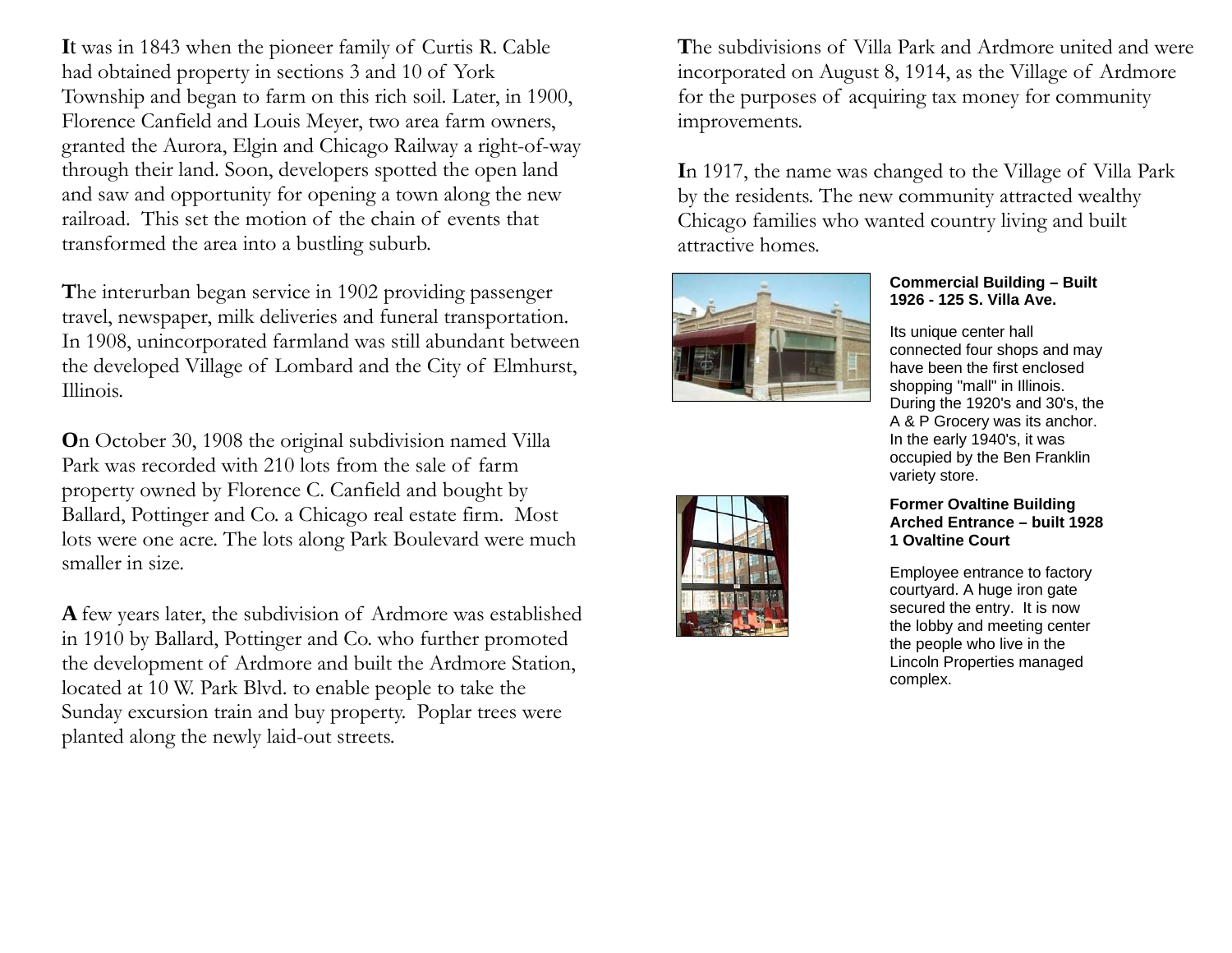

# **Commercial Building – built 1924 - 203 S. Villa Ave.**

In the early days of Villa Park, the National Tea Co. erected this building to serve as a fullservice grocery store in the thriving Villa Avenue shopping district. It also served as the Post Office. It is currently owned and occupied by **G.M. Smith and Son Realty** who has served the community for over 70 years.



**Former Ovaltine Factory Site 14-acre site at Kenilworth & Villa Avenue – built c 1928** 

In 1917, the Swiss **Wander Company** had established the Ovaltine factory here in Villa Park. In 1985, the operation closed. In 2001, **Lincoln Properties, Inc**. completed a \$40 million dollar redevelopment of this site. Several of the former factory buildings were converted into loft apartments.



#### **Steiner House - 1928 24 S. Monterey Avenue**

This Dutch Colonial house was moved from Villa Avenue. Home of Dr. Steiner who managed the building of the 1917Ovaltine factory and other building efforts.











Notice the decorative original gable roof on this Brick English Tudor house.

#### **"Hollywood" model - 1927 Sears Mail-order house 314 S. Riverside Drive**

This Arts & Craft house boasts a large addition to the rear that blends in with the architecture.

### **Rogers House – built 1911 216 S. Oakland Avenue**

This large American Foursquare home features a red tile roof and large lot.

#### **Scharlau House – built circa 1864 747 S. Oakland Avenue**

Large early farmhouse of the pioneering Scharlau Family.



**Jewett House – built 1910 301 S. Villa Avenue** 

American Foursquare with exposed brackets and exquisite landscaping.